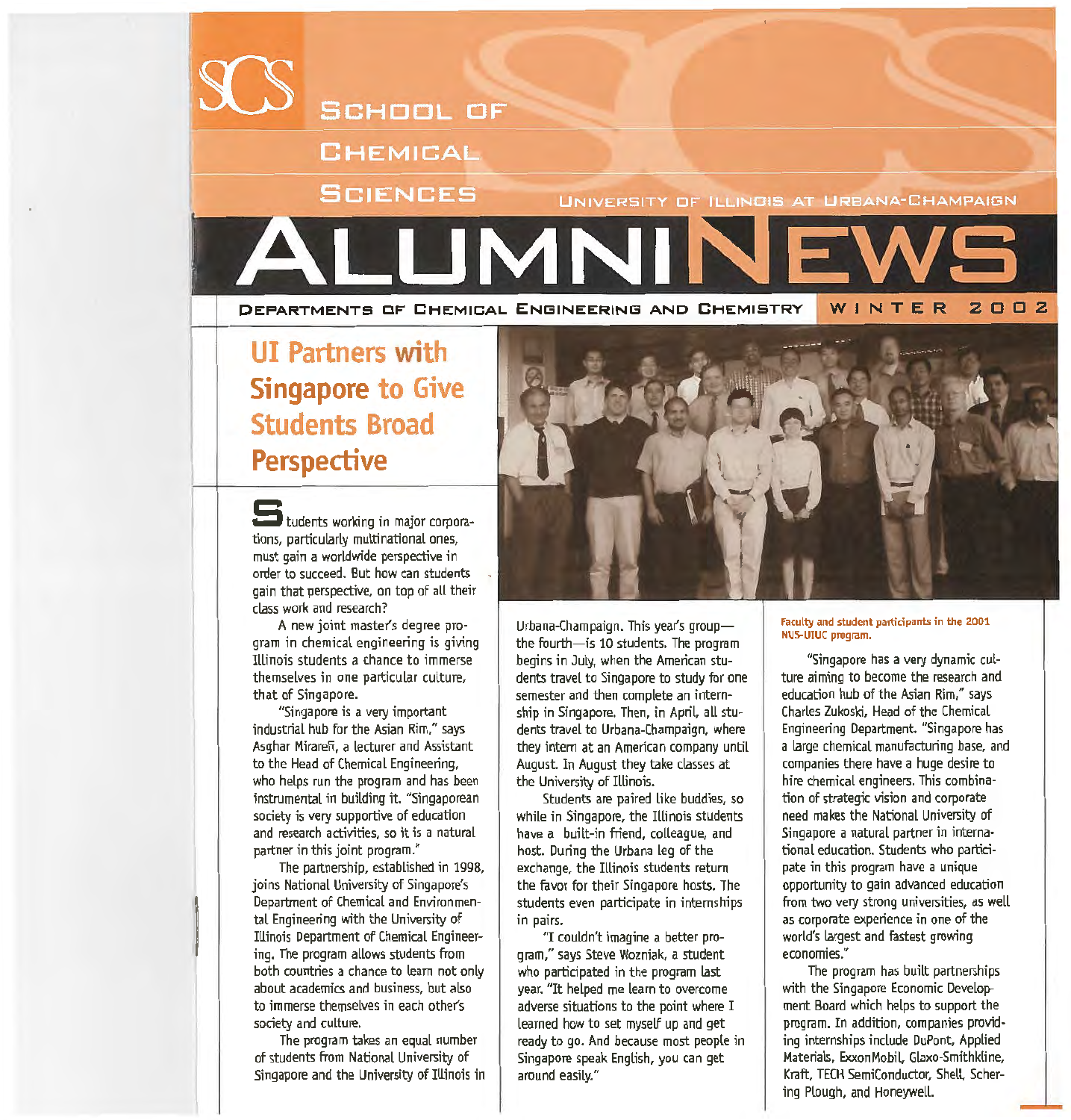

# **From the Director**

he integration of teaching and research is a hallmark of the School of Chemical Sciences. Research provides an ideal vehicle for teaching, and the teaching environment is ideal for research.



This philosophy is illustrated throughout this issue. Faculty research on microfabrication instructs students (and faculty!) about concepts that describe the solid-liquid interface: fluid dynamics, chemically modified surfaces, and microchemistry. Professor Scott Denmark makes it his students' business to explore the uncharted regions of main group reagent chemistry. The Illinois-National University of Singapore program is founded on instructional sharing at both the classroom and industrial levels, but this outreach program vitally informs the research agenda by providing novel scientific and cultural context. And finally, our teaching-research agenda is enhanced by the benevolence and foresight of our alumni colleagues, as illustrated by the gift of Henry and Sharron Isaacson. Thomas B. Rauchfuss

### To reach the editor...

 $\mathsf{Y}_{\mathsf{ou}}$  can reach our office by email at scsnews@scs.uiuc.edu or by fax at (217) 333-3120. Please continue to send your news and also include comments on the newsletter, alumni and development programs and any questions you may have on any of the above. Have an idea for a story? We enjoy hearing from you.

SCS Alumni News is published twice a year by the School of Chemical Sciences at the University of Illinois at Urbana-Champaign. The newsletter is produced for the school by the College of Liberal Arts and Sciences Office of Publications.

#### Written by Deb Aronson



College of Liberal Arts and Sciences UNIVERSITY OF ILLINGIS AT URBANA-CHAMPAIGN

# **Chemistry on a Chip**

**A** new field of microfabrication is emerging that incorporates chemistry and chemical engineering. Within this new field, the School of Chemical Sciences is particularly strong in the areas of microchemical and microanalytical systemsthanks to the work of faculty such as Rich Masel, Ralph Nuzzo, Jonathan Sweedler, and Paul Kenis.

"A lot of chemistry is moving into a small scale," says Masel. Professor of Chemical Engineering. "While we used to work at the beaker-scale size, now we'd like to do the same chemistry on chip-size devices."

Masel. an expert in microchemical systems, and Mark Shannon, Associate Professor of Mechanical and Industrial Engineering, recently patented the first self-sustaining microburner. Their goal was to create an energy source that was small enough to carry, hot enough to effect the chemistry, and cool enough to touch. The challenge was that the walfs of typical microburners absorb the heat and radicals required to sustain the flame. The Masel-Shannon device features "quenchless walls" that support micro-flames but that are thermal insulators, thus allowing the device to be handled.

A whole host of microchemical applications are now possible, from microsteam engines to heated clothing, and micro-medical diagnosis tools. Masel and others at the School are poised to launch a new Center for Microfabrication, which wilt foster collaboration and growth in this exciting area.

> **''It's like a ship in the bottle, basically, you have an enclosed space; how are you going to fabricate inside it? You need special tools."**

Paul Kenis, Assistant Professor of Chemical Engineering, integrates knowledge of fluids at the microscale ("microfluidics") with knowledge of fabrication. Kenis is interested in conducting chemical reactions at the microscale, socalled microreactions. Masel. Kenis, and Shannon have collaborated on using microreactors to reform Liquid fuels into hydrogen, the ultimate clean fuel.

Kenis also has taken advantage of the unique properties of fluids at the microscale level to do some unusual fabri-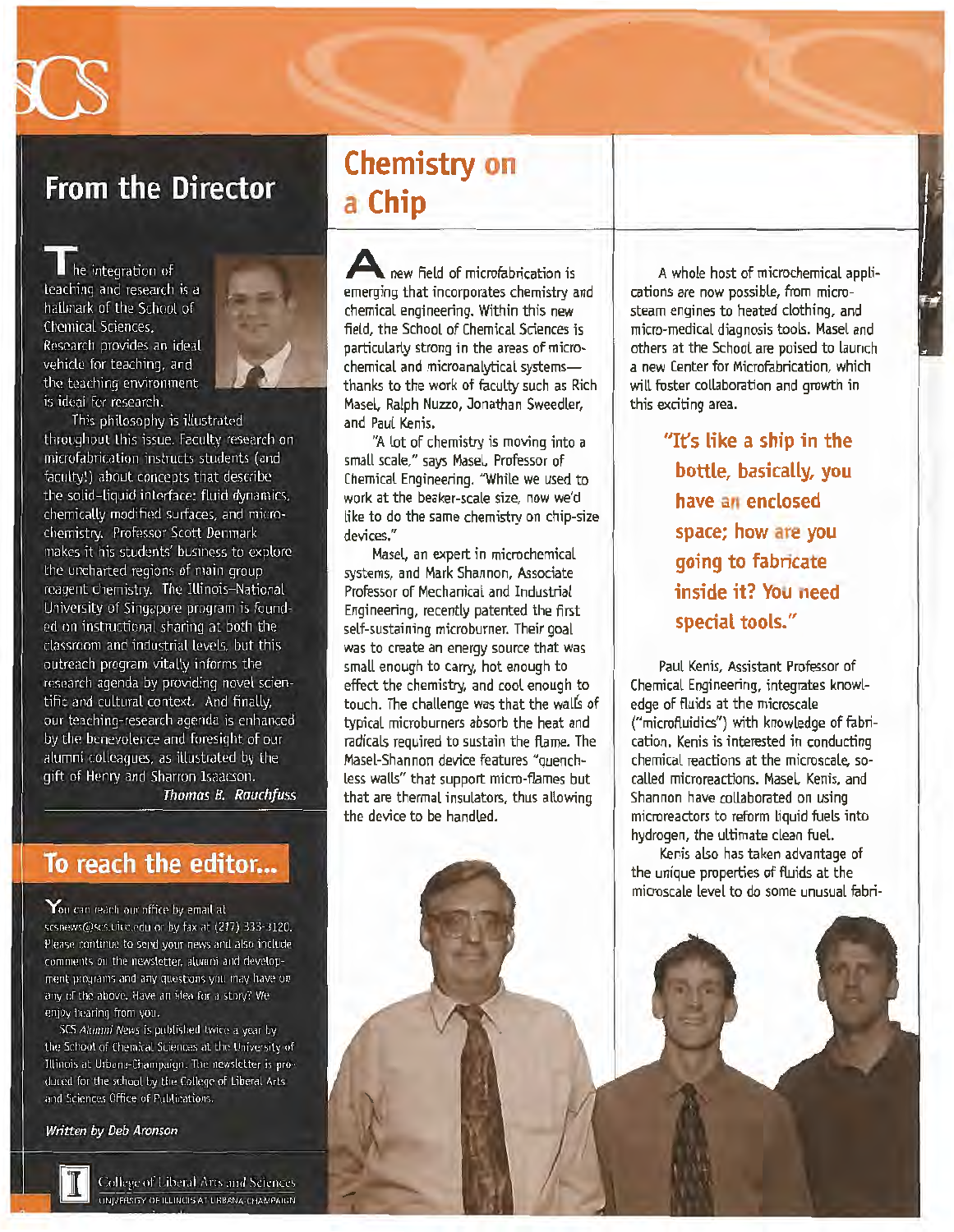# **Work Co-Op Small But Mighty at Illinois**



Ralph Nuzzo, William H. and Janet Lycan Professor of Chemistry and Material Science in one of his laboratories.

cation. For example, he fabricated microstructures inside minute capillaries by taking advantage of laminar flow (at microscale levels, turbulence in fluids disappears, and mixing occurs only through diffusion). Kenis's technique can be used to generate structures with feature sizes of Less than five micrometers and can be used to pattern metals, organic polymers, inorganic crystals, and ceramics on the inner walls of preformed capillaries.

"It's like a ship in the bottle, basical-Ly," says Kenis. "You have an enclosed space; how are you going to fabricate inside it? You need special tools."

The research of Ralph Nuzzo, Lycan Professor of Chemistry and Professor of Materials Science and Engineering, is also highly relevant to microfabrication. Nuzzo is renowned for his work on self-assembling monolayers (SAMs), in which molecules spontaneously form specific patterns on surfaces. These SAMs have different properties, depending on their orientation and the exposed end group of the surface-bound molecules.

"These patterns can be used to create complex structures that are simple to print on many different surfaces," says Nuzzo. "This gives us a much richer palette of materials and structures to work with."

This kind of basic research being conducted at the School of Chemical Sciences is key to future applications, some of which may change daily life as dramatically as computers and handheld electronic devices have.

**D** ompanies that recruit chemistry and chemical engineering graduates. from the University of Illinois love to hire students who have extensive work experience.

"Companies that see kids with co-opexperience put them on the top of the pile when sifting through resumes," says

Debe Williams, Director of the Placement and Student Service Office in the School of Chemical Sciences (SCS).

Co-operative education is one way for students to gain that work experience. All SCS undergraduates are eligible for the co-op program. While some companies require a minimum GPA, many do not. Participating industries range from

petrochemicals to pharmaceuticals. Some co-on partners include Cytec Industries, Dow Chemical, Equistar, FMC Corporation, Hamilton Sundstrand, Kimberly-Clark, Mobil Corporation, Nalco Chemical, Quantum Chemical, Solutia, and 3M.

Co-op students alternate a semester of work and a semester of classes until they have completed a minimum of three semesters of work. This means that typical students in the co-op program take a year longer to complete their degree. About one dozen students in the SCS have decided that the extra time required by the co-op program is justified by the experience and perspective.

"Co-op is about taking the theoretical material you learn in class and seeing that theory doesn't always work," says Williams. "Students tell me that the coop experience strengthens their academics. Students with stronger GPAs learn that theory and practice don't always

mesh, and students with lower GPAs can see the theories put to practical use, and it helps them understand the importance of those theories."

Ideally, students work at the same company all three semesters. Students who return to the same employer enjoy increased responsibilities each work term,



which makes it more interesting for them and enhances their appeal in the job market. Students receive a certificate of completion from the Placement Office at the end of their co-op period.

This year co-op students are participating in a seminar program intended to enhance the co-op experience. Seminar topics cover untraditional topics such as generation theory, ethics, emotional intelligence, decision-making theory, and company culture.

Demand for co-op students is much greater than the number of students in the program, Williams believes that the success of the program will be contagious, and more students will see that the extra time in the program is well worth it.

**By Debe Williams**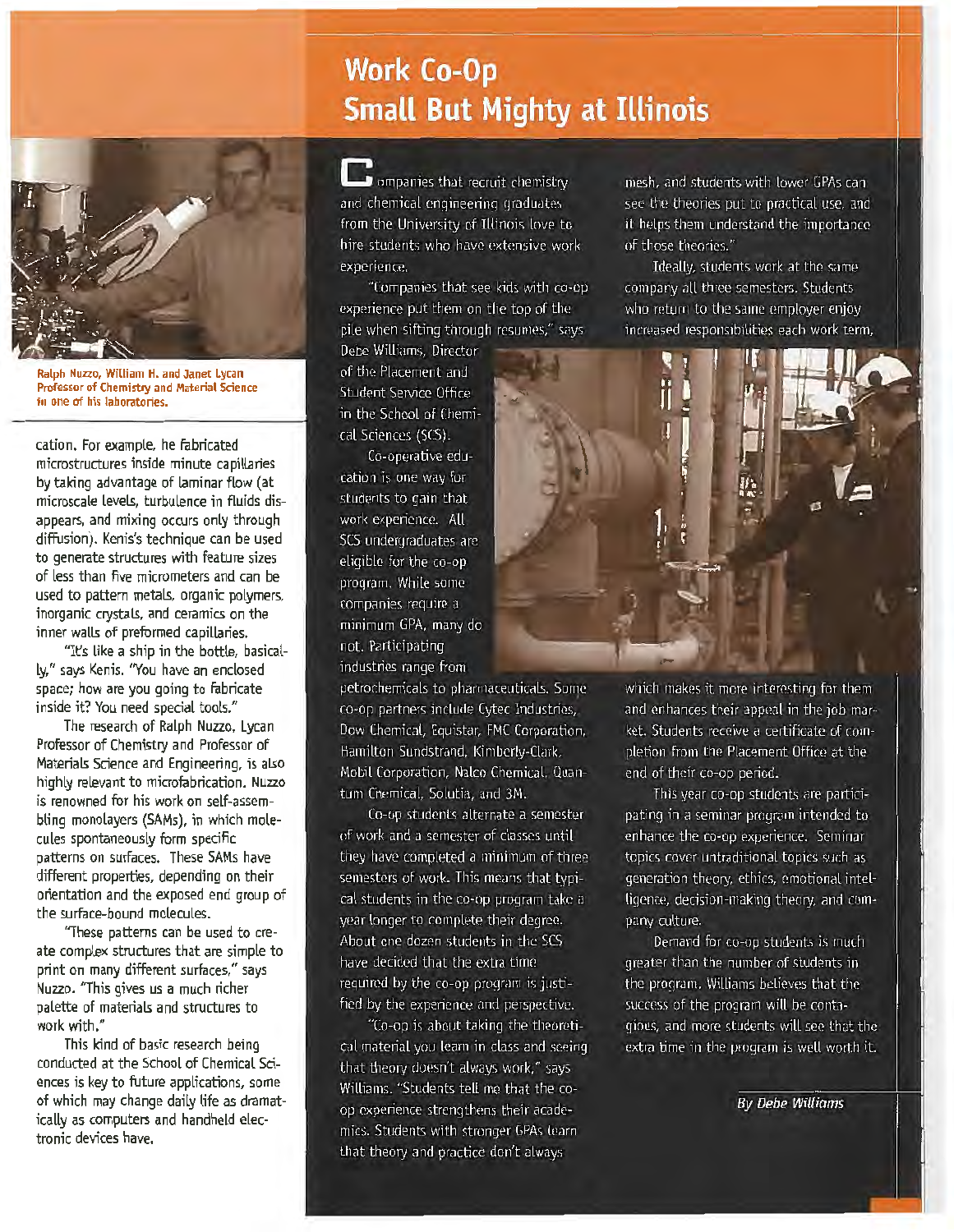

# **Steve Zumdahl: Beloved Teacher Has Passion for Teaching**

' ' I remember the first day of class, Dr. Z held a pop bottle full of hydrogen gas up to a flame, and there was a big explosion," says sophomore Matthew Wagoner. "He knew what kept our attention."

Steve Zumdahl, professor, Associate Head and Director of the General Chemistry program, has taught general chemistry to undergraduates for three decades. That means he has taught about 10,000 students: 9,414 more people than are in Zumdahl's hometown of Chadwick, Illinois. Luckily. Zumdahl has a good memory for names. If students come to see him outside of class, Zumdahl will remember their names and greet them by name from then on. Zumdahl also provides a sign-up sheet for office hours so students aren't forced to wait long to see him.

Students rave about him, although they concede his course is tough. Those feelings are shared by Zumdahl's colleagues: He has won teaching awards at every level, from the department, the school, the college, and even at the national level. But awards are not what counts for him.

"Teaching is my passion. I always wanted to be a teacher," says Zumdahl, who teaches honors chemistry (Chemistry 107 and 108). "I like to be interactive. I can always tell when I've connected with the kids."

"Dr. Z is good at turning a large lecture hall into a small classroom," notes Wagoner. "He never lets on that he knows much more than we do, even though he does. He makes a normally intimidating subject much more approachable."



Dedicated couple makes chemistry approachable, less intimidating and "fun".

As Director of the General Chemistry Program, Zumdahl oversees the teaching of Chern 100, 101, 102, 105, 106, 109, *r*  and 110. The University of IUinois is one of the few chemistry programs in the country that has a general chemistry faculty.

"Most places, the professor who gets the head of the department mad at him teaches general chemistry," says Timothy Christopher Loftus, an undergraduate in chemistry and a TA for Chem 107-108. He is only half joking. "Here, Dr. Z coordinates the whole 'Gen Chern' program and chooses people who really want to teach the subject. That's one of the reasons why the chemistry program is so outstanding." Zumdaht also hand-picks the teaching assistants for Chem 107/108.

In addition to his teaching responsibilities, Zumdahl has written four chemistry books targeting different flavors of introductory courses. Zumdahl co-wrote The World *of* Chemjstry-for the first course in high school-with his wife, Susan Arena Zumdaht, who directs the Merit Program (see sidebar), and Don De Coste, a colleague in the general chemistry program. Susan Arena Zumdahl also

has written chemistry books for college students with no high school chemistry and for other markets. In fact, the Zumdahls first met through a book representative.

Chemistry, Zumdahl's first book, was a sensation when it first appeared in 1986 because of its conversational style and its use of high-quality color photographs. While many other texts have followed suit, Zumdahl's Chemistry remains at the top of the competitive textbook market worldwide.

"Dr. Z writes his books so you can read them," says Heather Vanderwoude, a senior majoring in biology honors and biochemistry. "A lot of other textbooks use acronyms that aren't defined. He explains terms so that you can understand."

Vanderwoude, a teaching assistant for Zumdahl, always counsels her students to keep their copy of Chemistry.

"I tell them, 'Do not sell your book back;" she says. "You'll use it all four years, I guarantee it."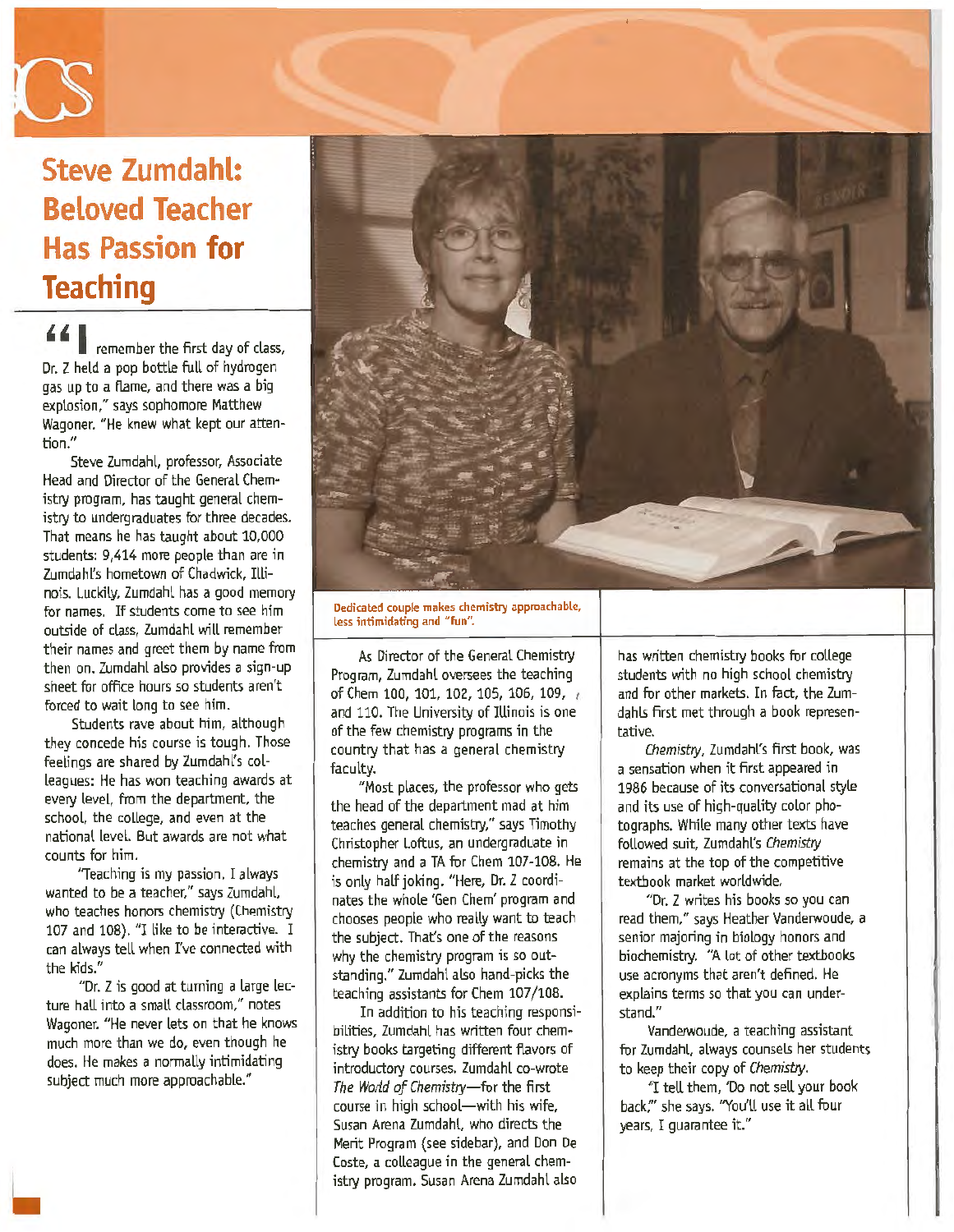# **Merit Program Helps Chemistry** "Come Alive"



**Denmark to Deliver Pedlar Lectures in UK -New Concepts for Chemical Synthesis** 

People call Scott Denmark driven, a taskmaster. His 7:30 p.m. group meetings that go until 11:00 p.m. are legendary. This R.C. Fuson Professor of Chemistry rarely leaves the office before midnight. He has written almost 200 papers and has delivered more than 300 invited lectures. In the 21 years since Denmark got his doctorate in ZUrich, he has been an Alfred P. Sloan Fellow, an NSF Presidential Young Investigator, a University of Illinois Scholar, and an American Association for the Advancement of Science Fellow. He received the Stuart Pharmaceuticals Award in Chemistry, a Procter & Gamble University Exploratory Research Program Award, an Arthur C. Cope Scholar Award from the ACS and a Humbolt Senior Scientist Award. In 1991, he became R.C. Fuson Professor of Chemistry.

Now the British Royal Society of Chemists (RSC} is recognizing Denmark. He has been invited to deliver the Pedlar Lectures in the United Kingdom next academic year. The Pedlar Lectures, named for Alexander Pedlar, are delivered in alternate years at five different British universities chosen by the RSC, the main professional organization for chemists in the United Kingdom.

"This is a great honor," says Denmark. "The list of past lecturers is a virtual 'Who's Who' of British organic chemists since 1927. It is still more unusual for a non-British chemist to be selected."

Denmark plans to talk about two areas of current research in his laboratory group. One area is asymmetric catalysis using main group elements. This work is based on the underdeveloped catalysts potential of Lewis bases to activate reactions of main group elements. The defining feature of all catalytic processes is the ability of a very small amount of the active ingredient to convert a simple, bulk precursor to a high, valueadded product. Denmark's Lewis base approach allows a greater range of transformation to take place with this desirable characteristic.

"This opens up new avenues for chemists to make stereo-defined compounds with a high degree of efficiency and selectivity. That's important because the majority of chemical entities that are made in industry are more and more complex and thus require specialized methods for their synthesis." says Denmark.

A second area of research that Denmark will talk about at the Pedlar Lectures is an effort to develop environmentally benign reactions. Denmark's group is developing an important class of carbon-carbon bond forming reactions that use nontoxic and inexpensive organosilicon reagents instead of the more commonly used (and highly toxic} organotin reagents. As part of this work, Denmark's group has invented and applied a new way of linking aromatic, olefinic, and other unsaturated moieties to each other under mild conditions, using these organosilicon reagents. Denmark has applied for a patent pertaining to this work.

While there's no telling what additional accolades the future will bring, it's clear that Denmark's drive and enthusiasm wilt enable him to continue contributing in major ways to his field.

he Merit Program in Chemistry is founded on the principle that learning chemistry is a dynamic, partly social activity. Originally the program targeted students from rural communities or underrepresented minorities in science, but many other students who hear about it sign on, too.

"We work to include certain target groups, but we are not exclusive in any way," says Susan Arena Zumdahl, Director of the program.

Participating students attend the same lectures and read the same text as other chemistry students. The difference is in the discussion sections. Ment students typically meet twice a week for two hours each time (compared to two onehour discussion sections for other courses). There are no desks in the merit room, only large tables. Students spend the time working in groups of four or five to solve problems from a worksheet. Merit facilitators, or teaching assistants, circutate in the room giving feedback, but never answers.

Says Heather Vanderwoude, a senior majoring in biochemistry, "It gave me more confidence since I had done it myself. And working in groups really makes the chemistry come off the page; the chemistry came alive for me."

Vanderwoude participated in the Merit Program for every class she could. "Once I knew about it, I didn't want to give it up," she says.

Merit sections are available for general chemistry, quantitative analysis, and organic chemistry. Merit workshops also are offered for freshman and sophomore math, engineering, and science students.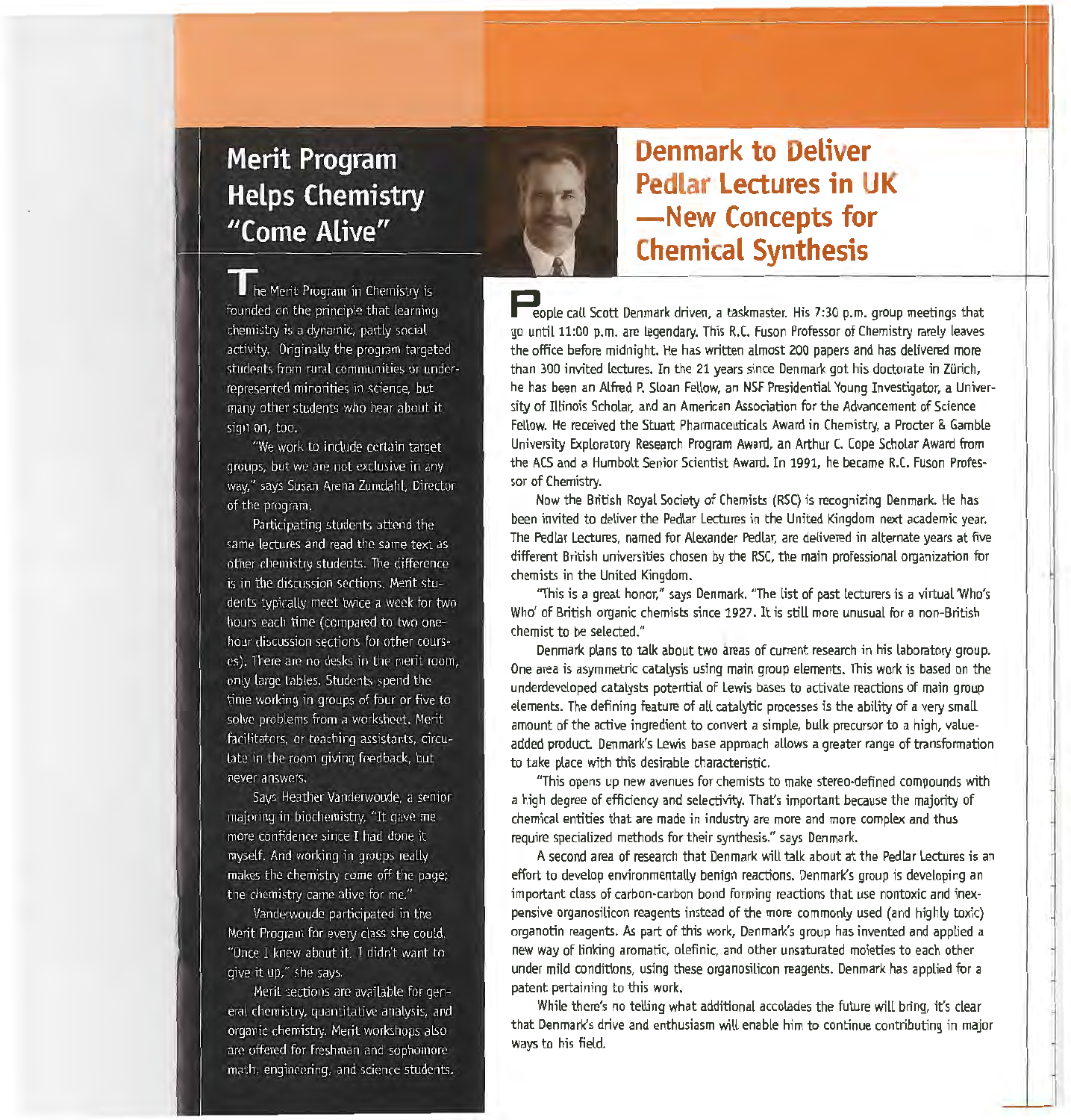# **New Faculty**



### Paul J. Hergenrother

joined the faculty at Illinois last June following a twovear American Cancer Society postdoctoral fellowship at Harvard University. Hergenrother

received his B.S. in Chemistry from the University of Notre Dame in 1994. He went on to the University of Texas at Austin and obtained his Ph.D. in 1999. As a graduate student, he received an American Chemical Society graduate student fellowship and the Roche Award for Excellence in Organic Chemistry.

He chose Illinois' Department of Chemistry as the next step in his career because of "its excellent reputation and the high quality of the faculty and graduate students." His research interests are in the areas of synthetic organic chemistry, chemical biology, and biochemistry. His research group will be pursuing the synthesis and identification of novel compounds that target multi-drug-resistant bacteria and cancerous cells.

When he is not preparing for lectures or working in the lab. Hergenrother enjoys "family time" with his wife and two young children. He also likes political history and Notre Dame football. He states that it is great to be back in the Midwest "where people are genuinely nice to one another."

## **Teaching Excellence Awarded**

Scott Silverman (left), Chemistry, and Bill Hammack, Chemical Engineering, are two of the recipients of this year's Roger Adams Excellence in Teaching Award. Todd Martinez (not in photo), Chemistry, also earned this distinction. Each academic year, faculty and graduate students nominate their peers for the Adams Award.





Classroom teaching experience is a mandate of the PhD program. Nine graduate students from the Chemical Engineering and Chemistry Departments received the Teaching Assistant Award for the 2000-01 academic year. Back row, from left: Pranod Subramanian, Malcolm Talbot, Matthew Libeiatore, Rico Gunawan. Middle row: Tyson Miller, Heather Heidron, Stephen Hopkins, Moushumi Paul. Front Row: Amanda Leonard and Jennifer Jakubowski.

### **Alumnus Donates \$100,000 to Chemistry**

Henry and Sharron Isaacson have donated \$100,000 to the Department of Chemistry in the form of an unrestricted gift. Isaacson received his bachelors of science degree in Chemistry in 1961. Tom Rauchfuss, Director of the School of Chemical Sciences, praised the Isaacsons' generosity and foresight, noting that this kind of gift is "extremely valuable to advancing the scholarly and educational mission of the Department of Chemistry, especially since these funds are flexible. We need to address changing needs in our changing environment." The Isaacsons live outside of Rochester, New York.

### **IN MEMORIUM**

Louis H. Bock, BS '29/MS '31, Chemistry (Adams), April 17, 2001.

Robert C. Gunther, PhD '42, Chemistry (Marvel), June 16, 2001, in Woodruff, WI. A chemist who worked in photography and food sciences. Gunther was a 50-year member of both the ACS and the Institute of Food Technologists, Following service in the Chemical Warfare Service Development Lab at MIT in WWII, he worked three years as a research chemist for General Aniline Film Corp. His career culminated with 30 years as Vice President and then General Manager of Gunther Products in Galesburg, IL, a division of A. E. Staley Manufacturing Co., Decatur, IL.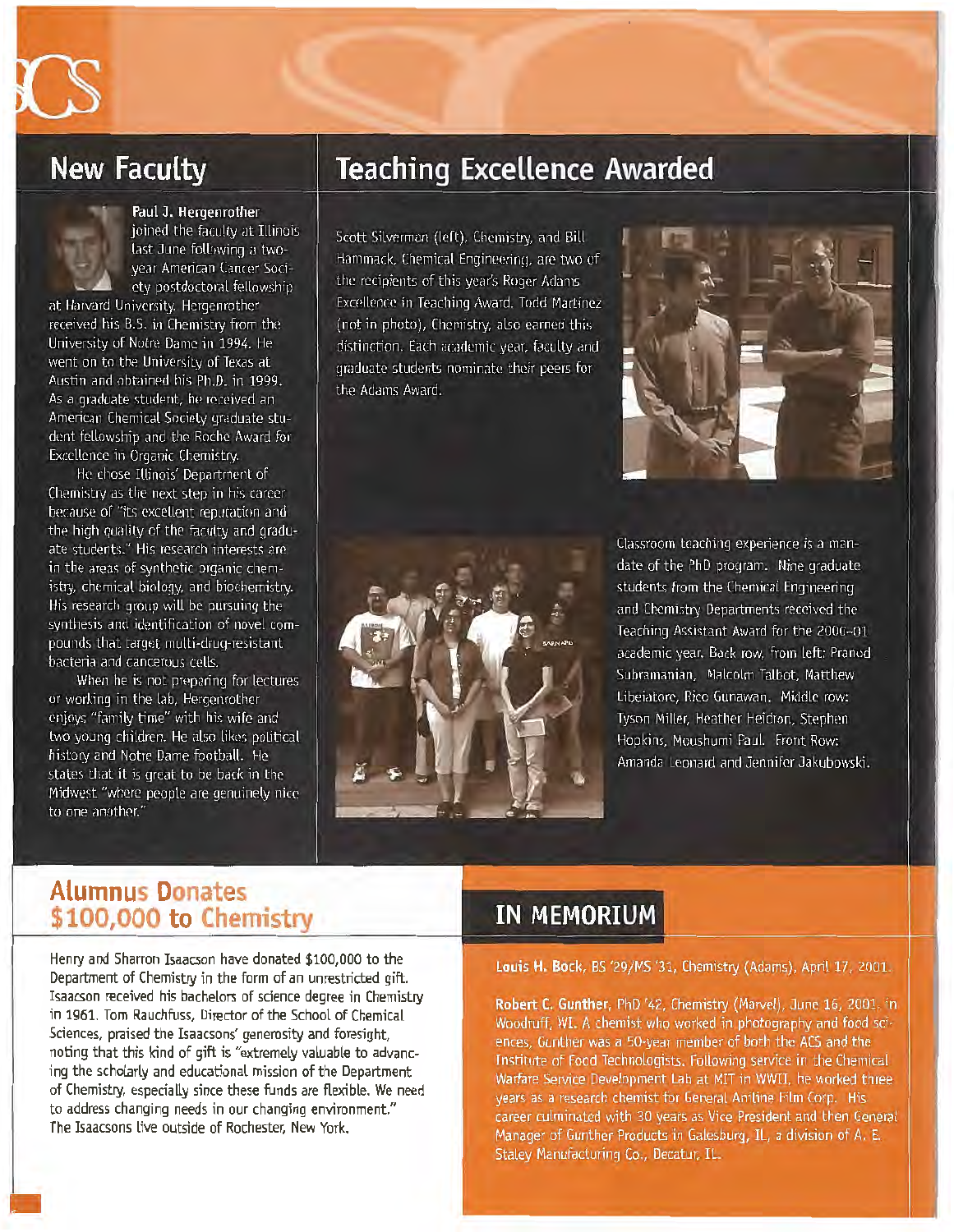# **ALUMNI NEWS**

#### 1999

Ken Kolbeck, MD/PhO '99, Chemistry (Suslick), has completed a neurosurgery residency at the University of New Hampshire and is currently at the University of Pennsylvania.

#### 1998

Evan L. Russell, PhD '98, Chemical Engineering (Braatz), has co-authored two books with Prof. Braatz and Leo H. Chiang, PhD '00. The books are entitled: *Data-Driven Techniques for Fault Detection*  and *Diagnosis in Chemical Processes and Fault Detection and Diagnosis in Industrial Systems,* published by Springer-Verlag, London, in 2000. Drs. Russell and Chiang are currently employed at ExxonMobil and Dow Chemical, respectively.

#### 1997

Andrew P. Featherstone, PhD '97, Chemical Engineering (Braatz), and Jeremy G. VanAntwerp, PhD '99, Chemical Engineering (Braatz), have co-authored a book entitled, *Identification and Control of Sheet and Film Processes,* with their advisor Prof. Braatz. It was published by Springer-Verlag, London, in 2000. Drs. Featherstone and VanAntwerp are currently employed at International Paper and Calvin College, respectively.

#### 1996

Stephanie A. Mabry, PhD '96, Chemistry (J. Jonas), is Assistant Research Scientist in the Department of Chemistry and Biochemistry at the University of Maryland, Baltimore County.

#### 1992

Chin-Ti Chen, PhD '92, Chemistry (Suslick), is Professor of Chemistry at Academia Sinica, Institute of Chemistry, Taiwan.

Stephen E. Lin, BS '92, Chemical Engineering, is currently pursuing his MBA at Tuck School of Business at Dartmouth College. He will graduate in June 2002.

#### 1991

Jocelyn Bautista, BSc '91, received her MD from Washington University completed a neurology residency at Yale University School of Medicine. She was awarded an Epilepsy Fellowship at the Cleveland Clinic.

Xiaohong Joe Zhou, Ph.D. '91, Chemistry (Lauterbur), is an Associate Professor in the Department of Radiology, University of Texas M. D. Anderson Cancer Center. Zhou has become a certified medical physicist by the American Board of Radiology.

#### 1990

Cristi Hamilton Hunnes, PhD '90, chemistry (Scott), has been granted tenure and promoted to assodate professor at Rocky Mountain College, Billings, MT.

#### 1989

Anita Yu, BSc '89, is currently Assistant Professor of Chemistry at the University of Wisconsin-Eau Claire.

#### 1987

Eugene Mueller, BSc '87, was promoted in May 2001 to Associate Professor of Chemistry at the University of Delaware, Department of Chemistry and Biochemistry.

Shannon Nebolsky, BSc '87, Chemistry, has joined the law firm of Welsh & Katz Ltd., and is practicing patent, trademark, and copyright law.

#### 1985

Gregg Zank, PhD '85, Chemistry (Rauchfuss), wiU be named New Ventures R&D Director early in 2002. In this capacity, he will have strong links to science and technology excellence and will join the NV Project Approval and Global S& T leadership teams.

#### 1984

Scott L. Menzel, BS '84, Chemical Engineering, was awarded the Protein Tech· nologies Internationals' first certification as Six Sigma Master Black Belt on February 9. He and his family reside in Louisville, KY.

#### 1982

Paul Schubert, PhD '82, Chemistry (Suslick), has become Vice President of R&D for Syntroleum Corporation.

#### 1966

Kenneth Jolts, PhD '66, Chemical Engineering (Hanratty), has followed the advice of the father of modern thermodynamics, J. Willard Gibbs, who advocated geometric representations: Jolts's work with computer simulations was recently described in the Sunday Arts section of the New York Times (May 6, 2001).

(See www.public.iastate.edu/-jolls/)

#### 1955

Leroy Whitaker, PhD '55, Chemistry (Adams), is trying to arrange a reunion of Adams's PhD students from the midto late-1950s. If you have information about any of these students, please contact the newsletter editor, who will forward all information to Dr. Whitaker.

#### 1940

Sr. Mary Joan Preising, MS '40, Chemistry (Reedy}, will celebrate her 100th birthday in January 2002.

#### 1932

Charles H. Fisher, PhD '32, Chemistry (Fuson), is currently an Adjunct Research Professor at Roanoke College in Salem, VA. He has authored more than 200 publications and holds 72 patents in the fields of organic and polymer chemistry.

#### r----------------------Keep in Touch

#### Clip and mail to SCS News editor.

- School of Chemical Sciences
- University of Hlinois at Urbana-Champaign
- 106 Noyes Laboratory
- 505 South Mathews Ave.
- Urbana, Illinois 61801
- Đ Or J

T

л п л

л

п

T

scsnews@scs.uiuc.edu

| Name and the company of the company of the company of the company of the company of                                                                                                                                           |  |
|-------------------------------------------------------------------------------------------------------------------------------------------------------------------------------------------------------------------------------|--|
| Degree, Date                                                                                                                                                                                                                  |  |
|                                                                                                                                                                                                                               |  |
| Advisor<br>the contract of the contract of the contract of                                                                                                                                                                    |  |
| Home Address                                                                                                                                                                                                                  |  |
|                                                                                                                                                                                                                               |  |
|                                                                                                                                                                                                                               |  |
| City, City, City, City, City, City, City, City, City, City, City, City, City, City, City, City, City, City, City, City, City, City, City, City, City, City, City, City, City, City, City, City, City, City, City, City, City, |  |
| State, Zip                                                                                                                                                                                                                    |  |
| Phone<br>the common control of the common                                                                                                                                                                                     |  |
| Email                                                                                                                                                                                                                         |  |
| <b>Business/Employer Exercise Control</b>                                                                                                                                                                                     |  |
| Your Title                                                                                                                                                                                                                    |  |